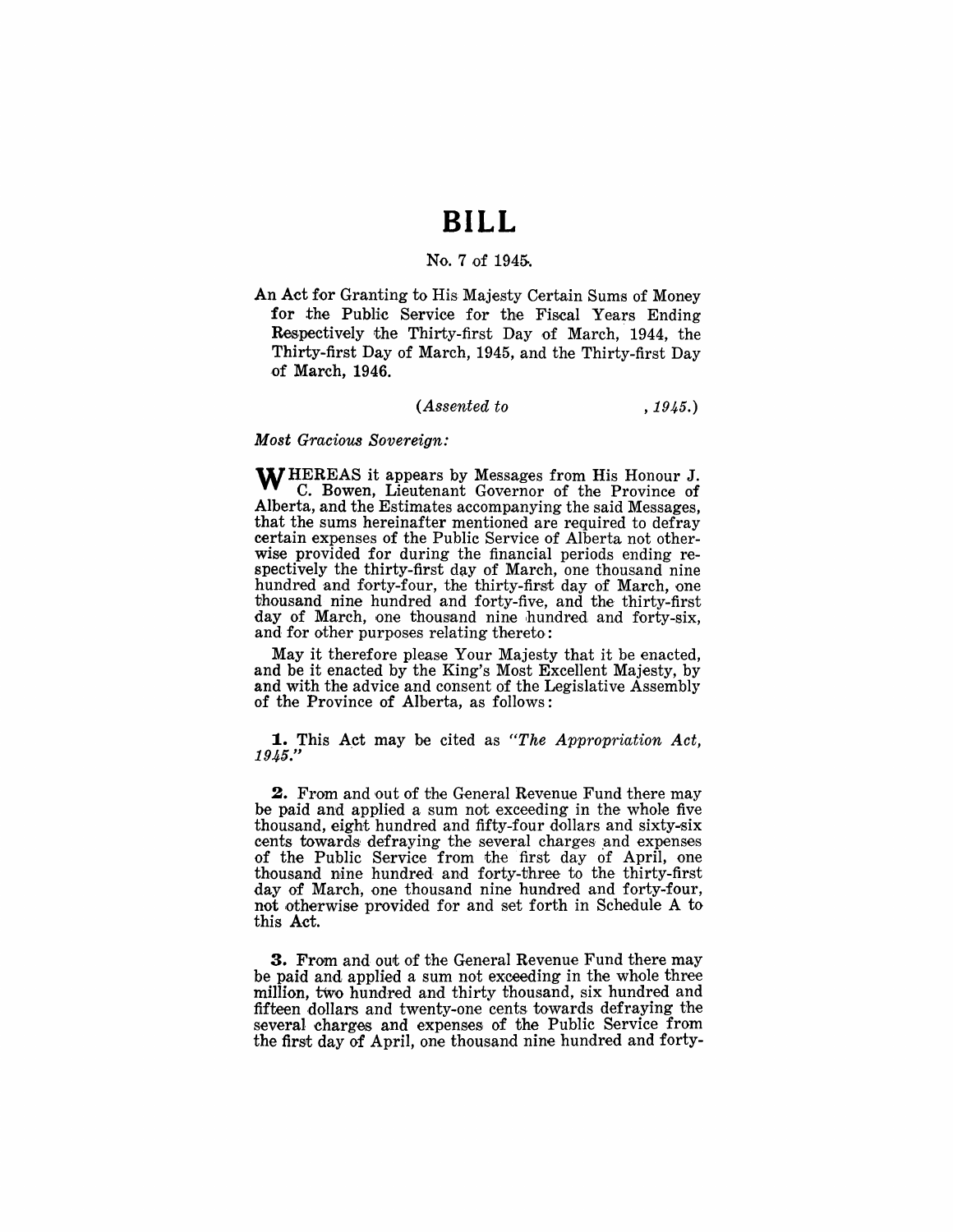four to the thirty-first day of March, one thousand nine hundred and forty-five, not otherwise provided for and set forth in Schedule B to this Act.

4. From and out of the General Revenue Fund there may be paid and applied a sum not exceeding in the whole thirty-one million, seven hundred and nineteen thousand, five hundred and fifty-six dollars and eleven cents towards defraying the several charges and expenses of the Public Service from the first day of April, one thousand nine hundred and forty-five to the thirty-first day of March, one thousand nine hundred and forty-six, not otherwise provided for and set forth in Schedule C to this Act.

**5.** The due application of all moneys expended under this Act shall be accounted for.

**6.** This Act shall come into force on the day upon which it is assented to.

### SCHEDULE A.

| SUMS to be granted to His Majesty by this Act for the fiscal<br>year ended March 31st, 1944, and the purposes for which<br>they are granted: |          |
|----------------------------------------------------------------------------------------------------------------------------------------------|----------|
| EXECUTIVE COUNCIL—                                                                                                                           | 2.735.62 |
| AGRICULTURE DEPARTMENT-                                                                                                                      | 1,504.16 |

TREASURY DEPARTMENT-Chargeable to Income ..................... . 1,614.88

> \$ 5,854.66

#### SUMMARY.

|                                       | 5,854.66<br>Nil |
|---------------------------------------|-----------------|
| Amount to be voted under Section 2 of | 5,854.66        |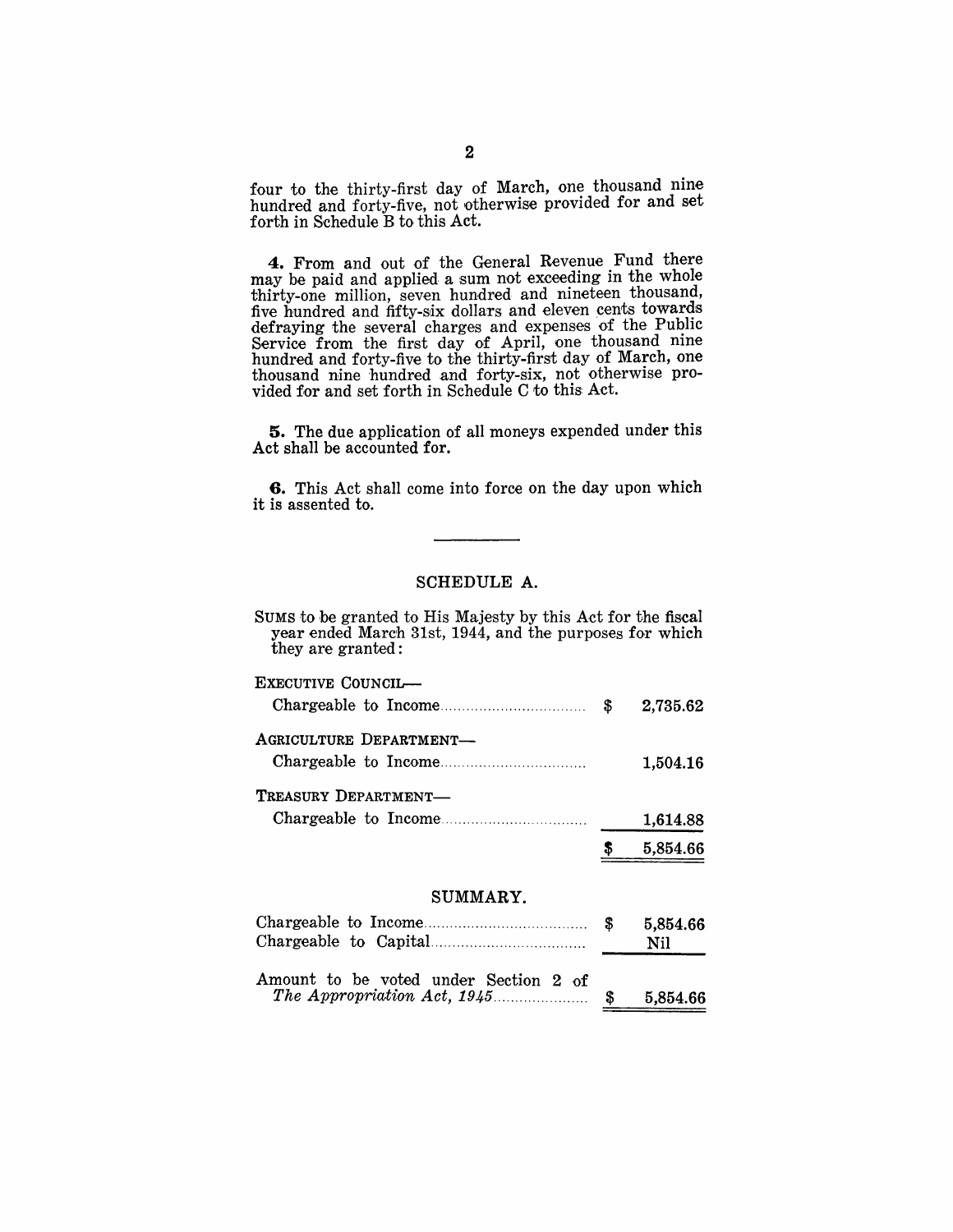## SCHEDULE B.

| year ending March 31st, 1945, and the purposes for which<br>they are granted: |                |                  |
|-------------------------------------------------------------------------------|----------------|------------------|
| EXECUTIVE COUNCIL-                                                            |                |                  |
| Chargeable to Income $$272,000.00$                                            |                |                  |
| LEGISLATION-                                                                  |                |                  |
| Chargeable to Income                                                          | 1,200.00       |                  |
| EDUCATION DEPARTMENT-                                                         |                |                  |
| Chargeable to Income                                                          | 3,850.00       |                  |
| MUNICIPAL AFFAIRS<br>DEPARTMENT-                                              |                |                  |
| Chargeable to Income                                                          | 25,000.00      |                  |
| PROVINCIAL SECRETARY'S<br>DEPARTMENT-                                         |                |                  |
| Chargeable to Income                                                          | 6,737.80       |                  |
| PUBLIC WORKS DEPARTMENT-                                                      |                |                  |
| Chargeable to Income                                                          | 324,700.00     |                  |
| Chargeable to Capital                                                         |                | \$<br>843,584.46 |
| TREASURY DEPARTMENT-                                                          |                |                  |
| Chargeable to Income                                                          | 1,567,000.00   |                  |
| LANDS AND MINES<br>DEPARTMENT-                                                |                |                  |
| Chargeable to Income                                                          | 92,207.95      |                  |
| TRADE AND INDUSTRY<br>DEPARTMENT-                                             |                |                  |
| Chargeable to Income                                                          | 11,000.00      | 83,335.00        |
| Chargeable to Capital                                                         |                |                  |
|                                                                               | \$2,303,695.75 | \$926,919.46     |

## SUMMARY.

|                                       | \$2,303,695.75 |
|---------------------------------------|----------------|
|                                       | 926,919.46     |
| Amount to be voted under Section 3 of |                |
| The Appropriation Act, 1945           | \$3,230,615.21 |

SUMS to be granted to His Majesty by this Act for the fiscal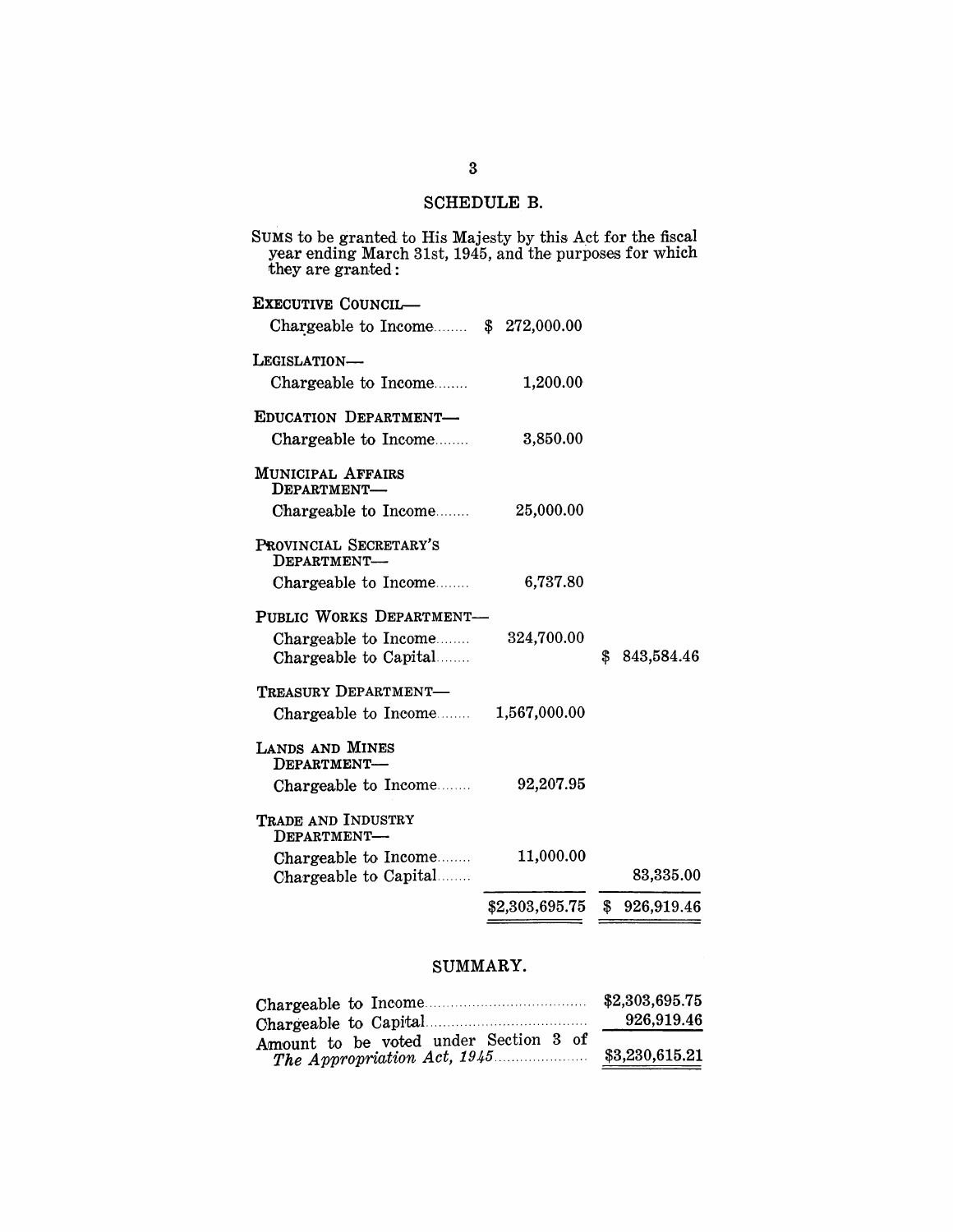### SCHEDULE C.

| SUMS to be granted to His Majesty by this Act for the fiscal<br>year ending March 31st, 1946, and the purposes for which<br>they are granted: |                 |  |  |
|-----------------------------------------------------------------------------------------------------------------------------------------------|-----------------|--|--|
| I.                                                                                                                                            |                 |  |  |
| PUBLIC DEBT-                                                                                                                                  |                 |  |  |
|                                                                                                                                               |                 |  |  |
| Chargeable to Income \$6,566,834.00                                                                                                           |                 |  |  |
| H.                                                                                                                                            |                 |  |  |
| EXECUTIVE COUNCIL-                                                                                                                            |                 |  |  |
| Chargeable to Income<br>$332,\!181.00$                                                                                                        |                 |  |  |
| Chargeable to Capital                                                                                                                         | 805,000.00<br>S |  |  |
|                                                                                                                                               |                 |  |  |
| HI.                                                                                                                                           |                 |  |  |
| LEGISLATION-                                                                                                                                  |                 |  |  |
| Chargeable to Income<br>265,070.00                                                                                                            |                 |  |  |
|                                                                                                                                               |                 |  |  |
| IV.                                                                                                                                           |                 |  |  |
| AGRICULTURE DEPARTMENT-                                                                                                                       |                 |  |  |
| Chargeable to Income<br>848,637.00                                                                                                            |                 |  |  |
| Chargeable to Capital                                                                                                                         | 324,249.00      |  |  |
|                                                                                                                                               |                 |  |  |
| v.                                                                                                                                            |                 |  |  |
| <b>ATTORNEY GENERAL'S</b><br>DEPARTMENT-                                                                                                      |                 |  |  |
| Chargeable to Income<br>874,599.66                                                                                                            |                 |  |  |
|                                                                                                                                               |                 |  |  |
| VI.                                                                                                                                           |                 |  |  |
| EDUCATION DEPARTMENT-                                                                                                                         |                 |  |  |
| Chargeable to Income $4,623,167.00$                                                                                                           |                 |  |  |
| VII.                                                                                                                                          |                 |  |  |
| MUNICIPAL AFFAIRS                                                                                                                             |                 |  |  |
| DEPARTMENT-                                                                                                                                   |                 |  |  |
| Chargeable to Income<br>209,743.00                                                                                                            |                 |  |  |
| Chargeable to Capital                                                                                                                         | 2,500.00        |  |  |
|                                                                                                                                               |                 |  |  |
| VIII.                                                                                                                                         |                 |  |  |
| PROVINCIAL SECRETARY'S                                                                                                                        |                 |  |  |
| DEPARTMENT-                                                                                                                                   |                 |  |  |
| Chargeable to Income<br>178,656.34                                                                                                            |                 |  |  |
| IX.                                                                                                                                           |                 |  |  |
|                                                                                                                                               |                 |  |  |
| PUBLIC HEALTH DEPARTMENT-                                                                                                                     |                 |  |  |
| Chargeable to Income 3,284,941.11                                                                                                             |                 |  |  |
|                                                                                                                                               |                 |  |  |
| Х.                                                                                                                                            |                 |  |  |
| PUBLIC WORKS DEPARTMENT-                                                                                                                      |                 |  |  |
| Chargeable to Income 3,248,936.00                                                                                                             |                 |  |  |
| Chargeable to Capital                                                                                                                         | \$1,812,360.00  |  |  |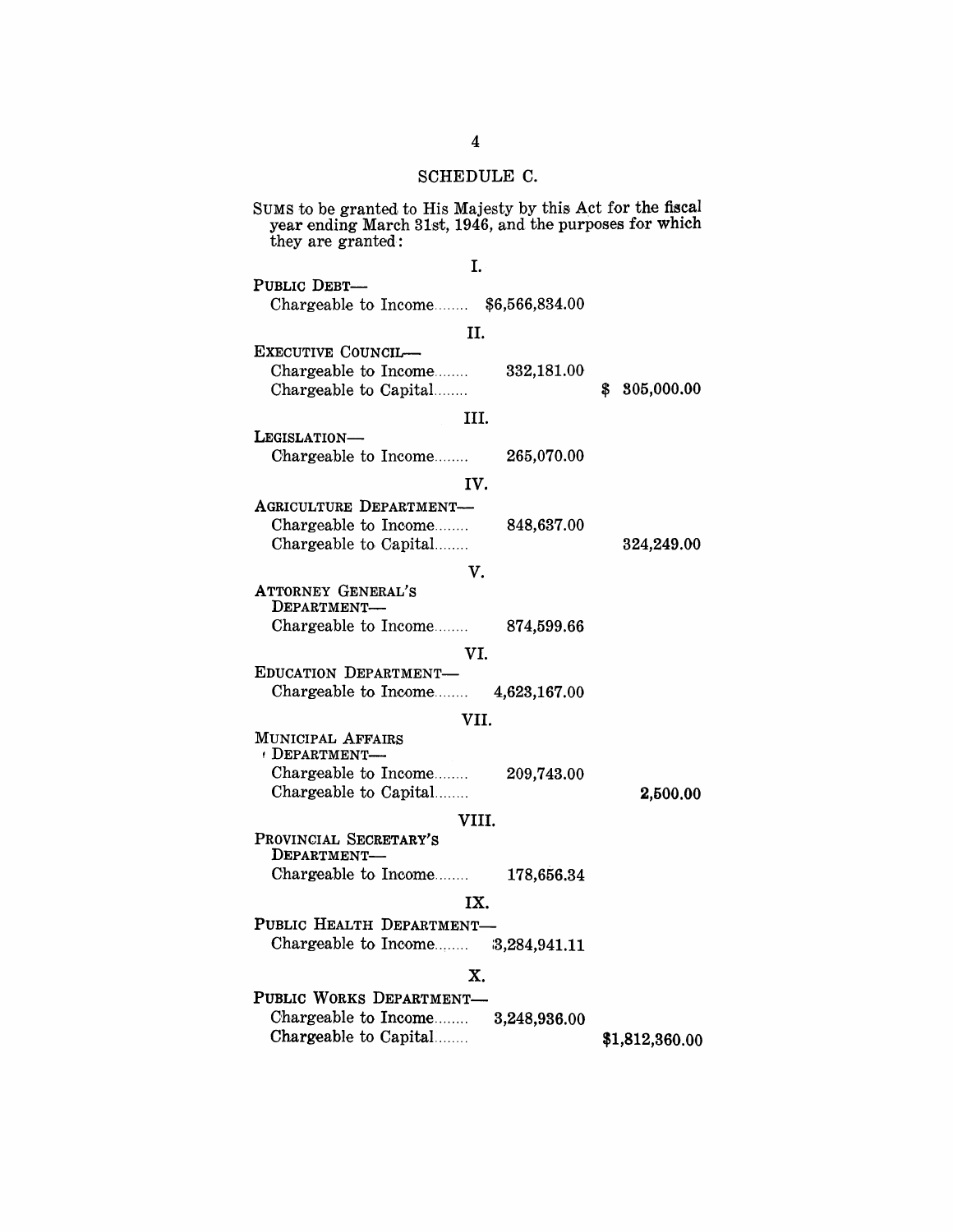|                                             | XI.                                                                                  |            |                                |
|---------------------------------------------|--------------------------------------------------------------------------------------|------------|--------------------------------|
| RAILWAYS AND TELEPHONES<br><b>BRANCH</b> )- | DEPARTMENT (RAILWAYS                                                                 |            |                                |
|                                             | Chargeable to Income $$ 4,746.00$                                                    |            |                                |
|                                             | XII.                                                                                 |            |                                |
| TREASURY DEPARTMENT-                        | Chargeable to Income<br>Chargeable to Capital                                        | 991,966.00 | \$181,000.00                   |
|                                             | XIII.                                                                                |            |                                |
| RAILWAYS AND TELEPHONES<br>BRANCH)-         | DEPARTMENT (TELEPHONES<br>Chargeable to Income 3,373,300.00<br>Chargeable to Capital |            | 431,700.00                     |
|                                             | XIV.                                                                                 |            |                                |
| LANDS AND MINES<br>DEPARTMENT-              |                                                                                      |            |                                |
|                                             | Chargeable to Income<br>Chargeable to Capital                                        | 962,660.00 | 35,000.00                      |
|                                             | XV.                                                                                  |            |                                |
| TRADE AND INDUSTRY<br>DEPARTMENT-           |                                                                                      |            |                                |
|                                             | Chargeable to Income $281,585.00$                                                    |            |                                |
|                                             | XVI.                                                                                 |            |                                |
|                                             | PUBLIC WELFARE DEPARTMENT-                                                           |            |                                |
|                                             | Chargeable to Income $2,449,117.00$                                                  |            |                                |
|                                             | XVII.                                                                                |            |                                |
|                                             | YOUTH TRAINING PROGRAMME-                                                            |            |                                |
|                                             | Chargeable to Income 77,042.00                                                       |            |                                |
|                                             | XVIII.                                                                               |            |                                |
| <b>ECONOMIC AFFAIRS</b><br>DEPARTMENT-      |                                                                                      |            |                                |
|                                             | Chargeable to Income 54,566.00                                                       |            |                                |
|                                             |                                                                                      |            | \$28,627,747.11 \$3,091,809.00 |
|                                             | SUMMARY.                                                                             |            |                                |

| Amount to be voted under Section 4 of |  |
|---------------------------------------|--|

 $5\overline{)}$